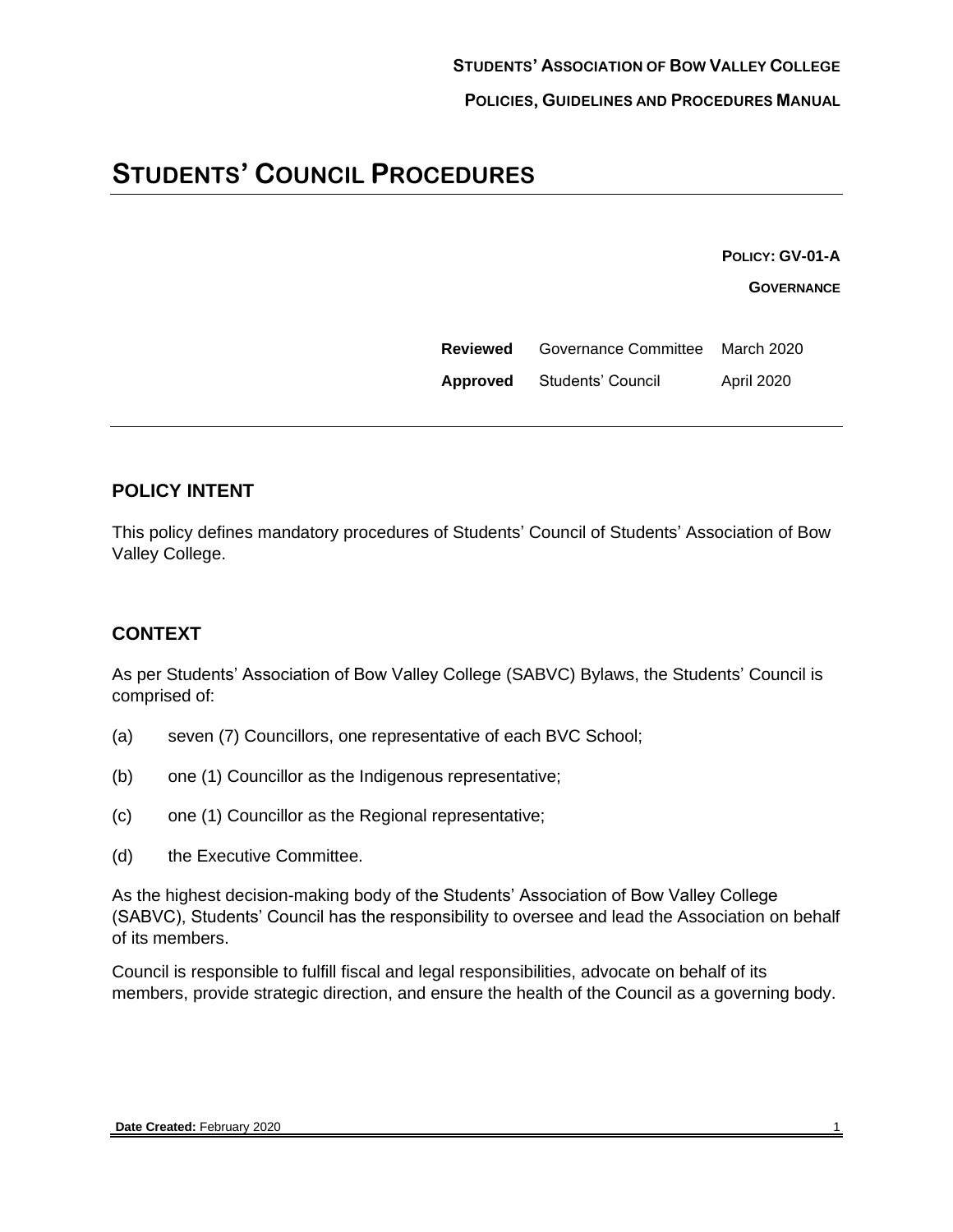# **STUDENTS' COUNCIL PROCEDURES**

### **Part 1 – GOVERNANCE AND POLITICAL AFFAIRS**

#### **Accountability to Membership**

- 1. Students' Council shall seek to prioritize accountability to their Membership. To do so, Council shall:
	- a. Ensure meeting minutes are posted on the website and other activities such as town halls, newsletters, advertising council meetings, etc.
	- b. Establish processes and opportunities for membership input.
	- c. Act in good faith in accordance with the Bylaws and any directions given, on behalf of the Membership.
	- d. Make informed decisions that consider the needs, concerns, and opinions of the SABVC members and represent the interests of the entire organization
	- e. Strategically consider services that may be of benefit to members
	- f. Approve materials to be presented at General Meetings in accordance with SABVC Bylaws and Membership direction.
	- g. Bring recommendations for Bylaw amendments to the Membership.

#### **Accountability to the government**

2. As a governing board of the SABVC, Students' Council is responsible to all levels of government and shall act in accordance with the Post-Secondary Learning Act of Alberta and other relevant Provincial and Federal statutory requirements. Council shall perform Board functions required by governing legislation, SABVC Bylaws, and Board policies.

#### **Advocacy**

- 3. Students' Council has been given elected authority to advocate on behalf of the membership to BVC administration as well as to all levels of Government. Students' Council shall speak on behalf of its members' best interests, taking into account majority as well as minority groups. Council shall:
	- a. Undertake direct advocacy activities such as but not limited to participating in committees and lobby groups, initiating meetings, organizing friendly protests, and writing policy statements and letters.
	- b. Monitor progress of advocacy initiatives.

#### **Appointments**

4. Students' Council shall appoint one Councillor to be the Students' Council Chair for that year-term. According to SABVC Bylaws, this appointment must be done in the first Council's Meeting. The Chair will be appointed by Simple Majority of votes.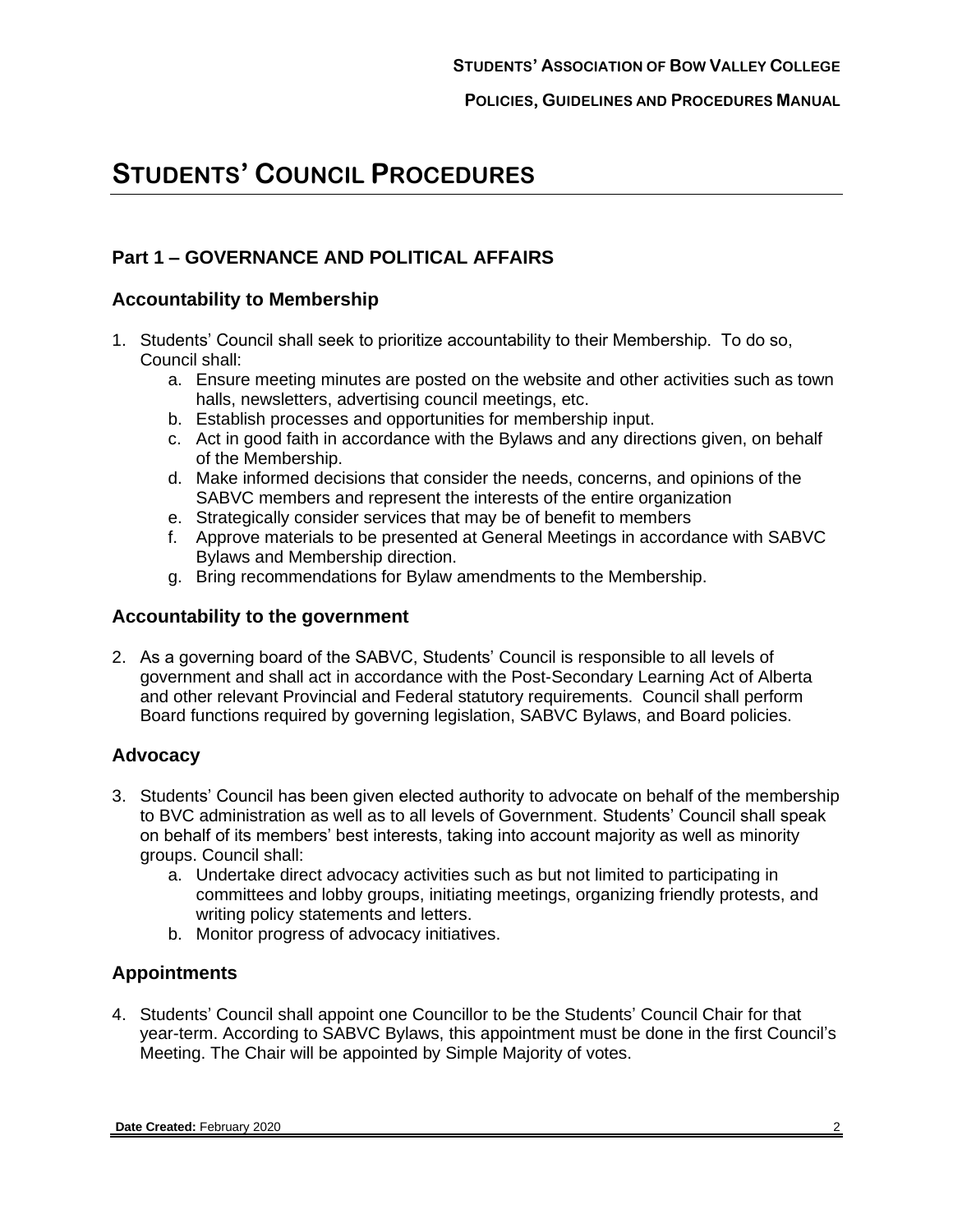**POLICIES, GUIDELINES AND PROCEDURES MANUAL**

# **STUDENTS' COUNCIL PROCEDURES**

- 5. After the Chair is determined, Students' Council shall appoint the Chair as the Board of Governors Representative by a Simple Resolution. This appointment must be done in the first Council's Meeting.
- 6. Students' Council shall appoint a Board of Governors Representative during Winter elections, no later than end of March, unless otherwise approved by Council.
- 7. Council is also responsible for any other necessarily appointments, including appointments to fill vacated positions.

#### **Bylaws updates**

- 8. Any Bylaws updates should be analyzed by Students' Council before they are presented to the Membership. Council is responsible to:
	- a. Read, understand, discuss and vote to approve or not the Bylaws amendments.
	- b. (If approved), present the updated Bylaws to the Membership at a Special Meeting before the Membership votes in favor or not of the amendments proposed.

#### **Policy development & updates**

- 9. Policies shall be used by Council to provide general direction for the SABVC. Councilors are responsible for understanding the principles and issues presented in policies before they are approved. Specific details that do not require risk management of Council shall be managed in procedure documents that do not require approval of Council. Council is responsible to:
	- a. Establish a process for the determination of SABVC policies and the handling of directives for action.
	- b. Identify how the Council is to function through the adoption of governance policies.
	- c. Define in governance policies the role of individual Council Members, including Executive officers.
	- d. Establish governance policy which will clearly outline actions, behaviours, or methods to be used in order to achieve the goals that the Council expects.
	- e. Monitor policy effectiveness.
	- f. Propose new policies or policy updates as needed, indicating what the main purpose is for each policy proposal.
	- g. Vote to approve or not each new policy proposal and/or policy update. According to SABVC Bylaws, policies may be established, amended, supplemented or repealed by Simple Resolution of Council.

#### **Strategic Plan**

- 10. Providing strategic direction for staff and the SABVC as a whole is a primary responsibility of Council. Council shall review and discuss the progress of the strategic plan. Council shall:
	- a. Seek input for strategic direction from Membership.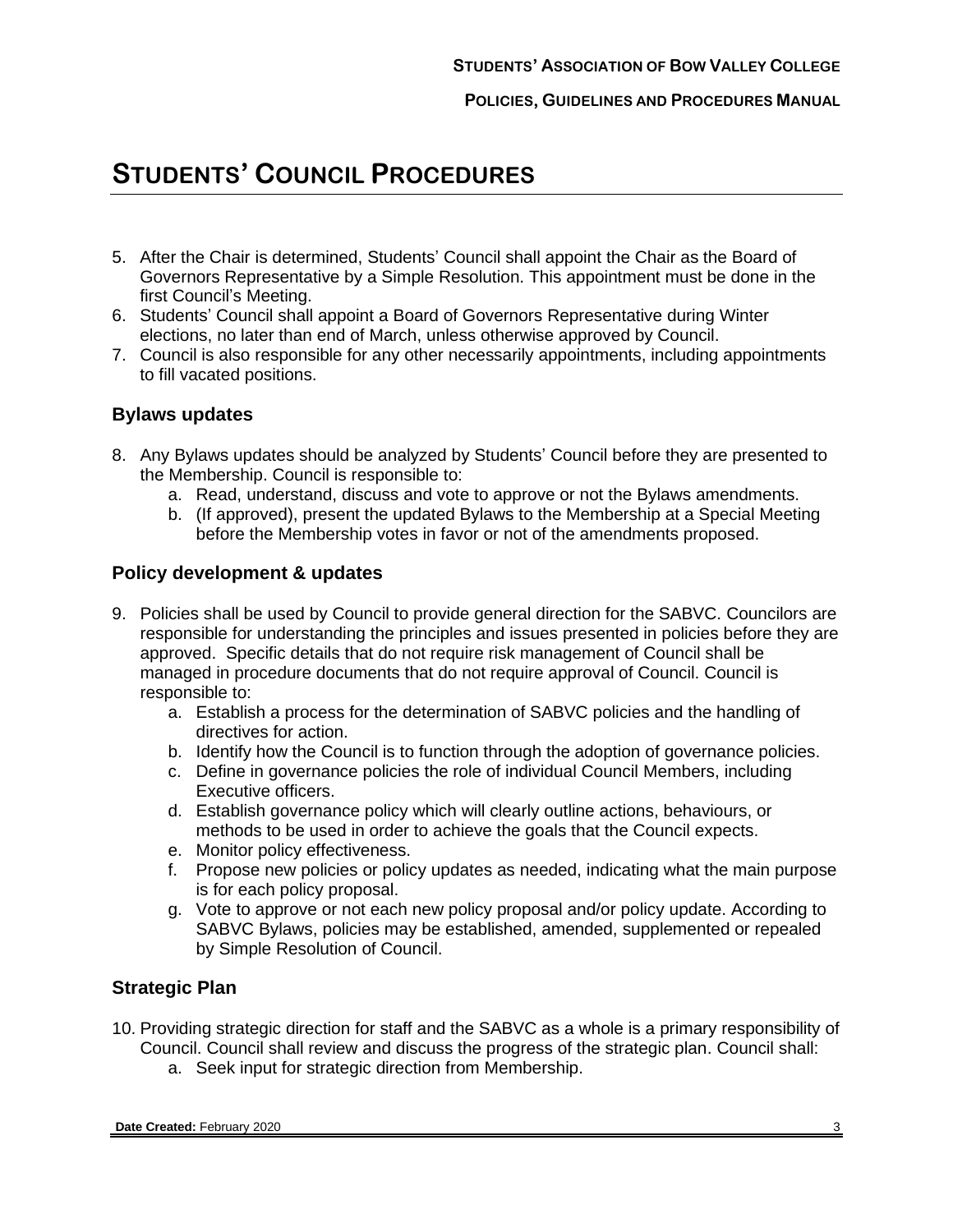**POLICIES, GUIDELINES AND PROCEDURES MANUAL**

## **STUDENTS' COUNCIL PROCEDURES**

- b. Determine the strategic priorities and the key results to be accomplished for a defined period of time.
- c. Read, understand, discuss and vote to approve the Strategic Plan.

#### **Committees**

- 11. According to SABVC Bylaws section 61.1, Council may create and appoint *adhoc* committees at any time during the year-term. Council shall:
	- a. As needed, appoint committees and provide terms of reference.
	- b. Appoint representatives to external committees and provide support as needed to those representatives.

### **Part 2 – OPERATIONAL DUTIES**

#### **Fiscal Accountability**

- 12. Students' Council shall be mindful that the vast majority of their budget is from Membership fees. Therefore, in all areas of fiscal accountability, it is prudent that Council be mindful of how and where money is spent, ensuring that the services provided are worth the fees paid. Specifically, Council is responsible to:
	- a. Approve the annual budget to be recommended to the membership at the Annual General Meeting.
	- b. Review monthly financial statements.
	- c. Annually appoint the SABVC auditor.
	- d. Review the external Audit Report and ensure quality standards are met.

#### **Students' Council and Executive Director relations**

- 13. Students' Council and the Executive Director shall seek to cooperate and work together towards attaining the mission and goals of the SABVC. Council shall:
	- a. Provide the Executive Director with clear corporate direction through policy and an approved Strategic Plan.
	- b. Delegate, in writing, administrative authority and identify the Executive Director's areas of responsibility in specific policy.
	- c. Respect the authority of the Executive Director to carry out operational and executive actions; and support the Executive Director's actions which are exercised within the delegated discretionary powers of the position.
	- d. Formally evaluate the Executive Director's performance and/or review compensation, as needed.